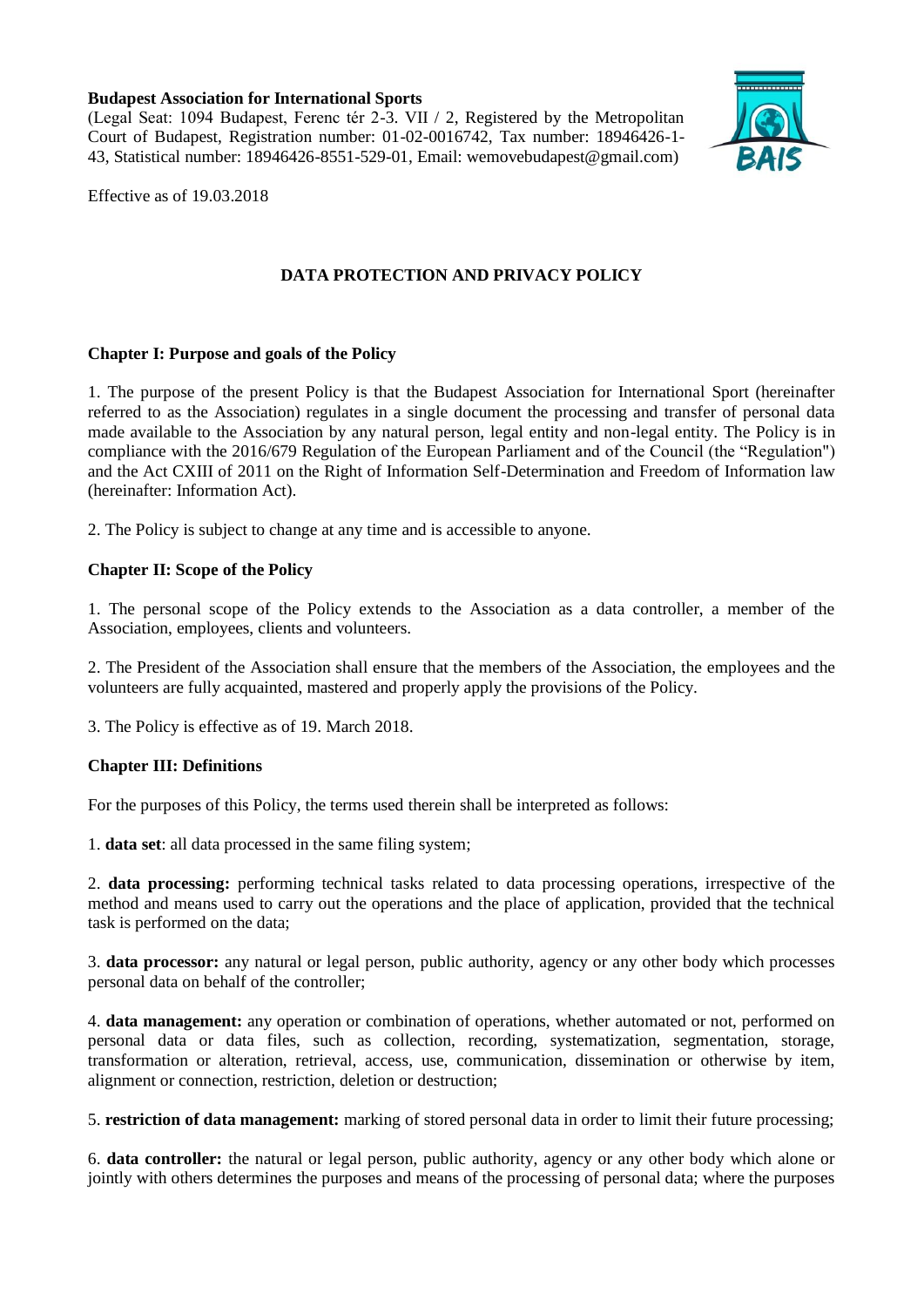and means of data processing are determined by Union or Member State law, the controller or the specific criteria for designating the controller may be defined by Union or Member State law;

7. **data designation:** the identification of the data to distinguish it;

8. **data destruction:** the complete physical destruction of the data carrier containing the data;

9. **data transfer:** making data available to a specific third party;

10. **data erasure:** making data unrecognizable in such a way that it is no longer possible to recover it;

11. **privacy Incident:** a security breach that results in the accidental or unlawful destruction, loss, alteration, unauthorized disclosure or unauthorized access of personal data transmitted, stored or otherwise processed;

12. **data lock:** the identification of the data with the purpose of limiting its further processing for a definite or definite period of time;

13. **employee:** a member of the family of an employee and a helper who is employed by the Association under the Labor Code;

14. **data subject's consent:** the voluntary, explicit and unambiguous expression of the data subject's will by expressing their consent to the processing of personal data concerning them by means of a declaration or an act unambiguously confirming the data subject;

15. **data subject:** a natural person client whose personal data is processed by the Association;

16. **Supervisory Authority:** National Data Protection and Freedom of Information Authority (contact details: 1530 Budapest, Pf. 5, address: 1125 Budapest, Erzsébet Szilágyi fasor 22 / C., Phone: + 36-1-391- 1400, fax: + 36- 1-391-1410, Email: ugyfelszolgalat@naih.hu, Website: www.naih.hu)

17. **third party:** any natural or legal person, public authority, agency or any other body which is not the data subject, the controller, the processor or the persons authorized to process personal data under the direct control of the controller or processor;

18. **third country:** a country outside the European Union;

19. **member of the association:** who is on the list of members of the Association;

20. **legal person:** an entity having absolute legal capacity;

21. **non-legal entity:** non-legal entity and non-natural person legal entity;

22. **special personal data:** personal data revealing racial or ethnic origin, political opinions, religious or philosophical beliefs or trade union membership, as well as genetic and biometric data intended to uniquely identify natural persons, health data, and sexual orientation or sexual orientation of natural persons data.

23. **international organization**: an organization governed by public international law, or any subsidiary thereof, or any other body which is or has been concluded by agreement between two or more States;

24. **public data:** data recorded in a public register kept by a public authority / court (eg data in the real estate register, data in the business register);

25. **disclosure:** making the data available to anyone;

26. **filing system:** any set of personal data, whether centralized, decentralized or functional or geographical, accessible by specified criteria;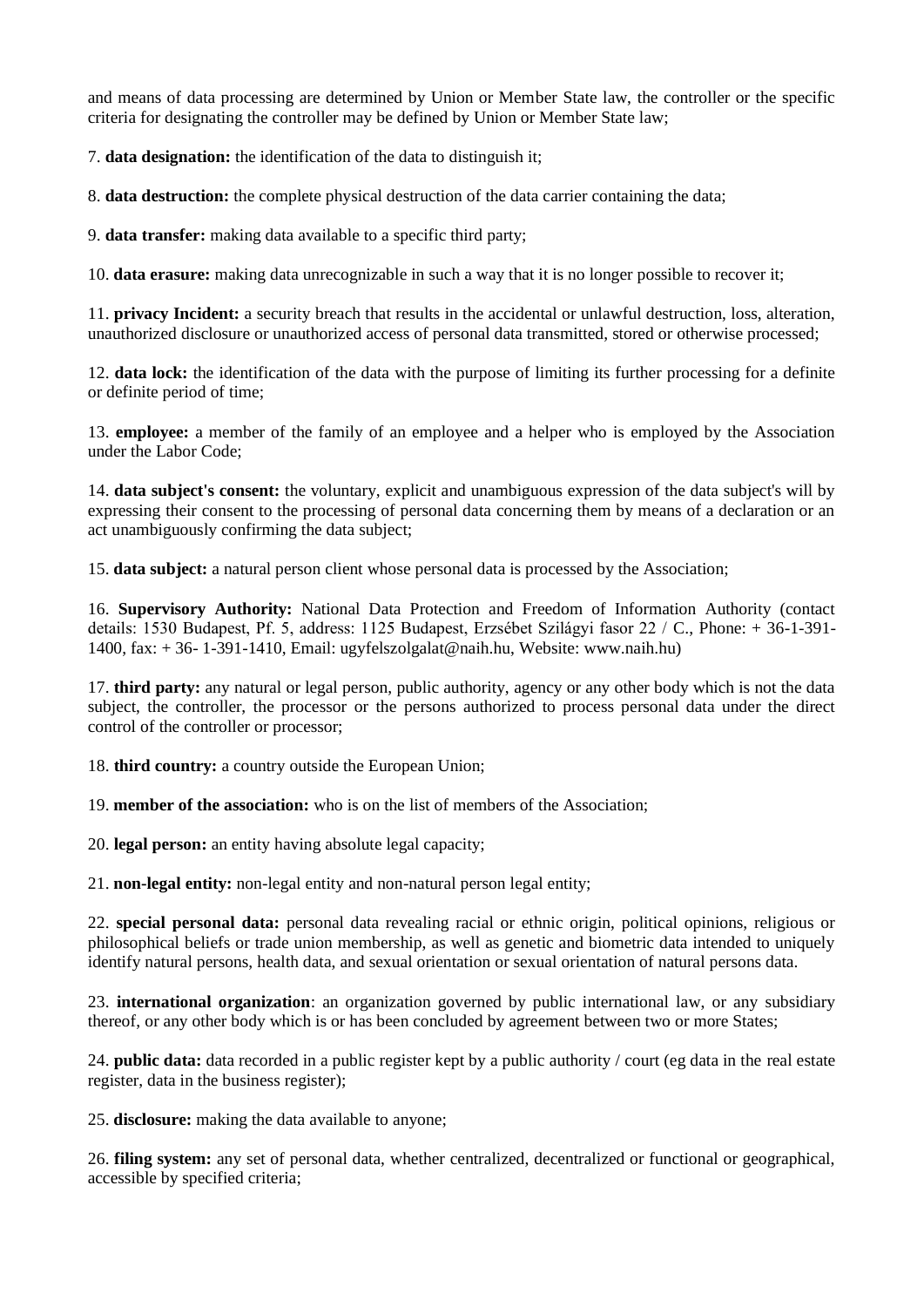27. **volunteer:** a person who performs activities for the Association without payment and is not a member of the Association at the same time;

28. **profiling:** profiling: any form of automated processing of personal data that involves the evaluation of certain personal attributes of a natural person, in particular those related to work performance, financial status, health, personal preferences, interest, reliability, behavior, whereabouts, or movement used for analysis or forecasting;

29. **personal data:** any information relating to an identified or identifiable natural person (data subject); identifies a natural person who, directly or indirectly, in particular has an identifier, such as: name, number, positioning data, online identification or one or more factors relating to the physical, physiological, genetic, intellectual, economic, cultural or social identity of the natural person identifiable;

30. **natural person:** human (homo sapiens);

31. **protest:** a statement by the data subject that he objects to the processing of his personal data and requests the termination of the data processing or the deletion of the processed data;

32. **legal representative:** chairman of the Association.

33. **client:** any natural person, legal entity or organization without legal personality with whom the Association establishes a contractual relationship;

## **Chapter IV: Principles governing the processing of personal data**

1. Personal Information:

(a) it must be administered in a manner which is lawful and fair and transparent to the data subject ('legality, due process and transparency');

(b) they are collected for specified, explicit and legitimate purposes and not managed in a way incompatible with those purposes; further processing of data for archiving purposes in the public interest, for scientific and historical research or for statistical purposes ("purpose limitation") shall not be considered incompatible with the original purpose, in accordance with Article 89 (1);

(c) they must be appropriate and relevant to the purposes for which the data are processed and must be limited to what is necessary ('data-saving');

(d) be accurate and, where necessary, kept up to date; every reasonable step must be taken to ensure that personal data which are inaccurate for the purposes of the processing are immediately deleted or rectified ('accuracy');

(e) kept in a form which permits identification of data subjects for no longer than is necessary for the purposes for which the personal data are processed; personal data may be stored for a longer period only if they are processed for archiving purposes in the public interest, for scientific and historical research or for statistical purposes in accordance with Article 89 (1) of the Regulation; and subject to the implementation of appropriate technical and organizational measures to protect its freedoms ("limited storage"); (f) processed in a manner that ensures appropriate security of personal data, including protection against unauthorized or unlawful processing, accidental loss, destruction or damage, through the use of appropriate technical or organizational measures ("integrity and confidentiality").

2. The controller shall be responsible for and must be able to justify such compliance ("accountability").

3. The Association shall only handle personal data originating from the data subject, and the data subject has given his or her consent to the processing of the personal data provided by him / her for a specific purpose.

4. The Association does not solicit, accept or process the personal data of the data subject.

5. The Association does not make any decision based on automated data management that would have legal effect on the data subject. The Association does not perform profiling based on the personal data it manages.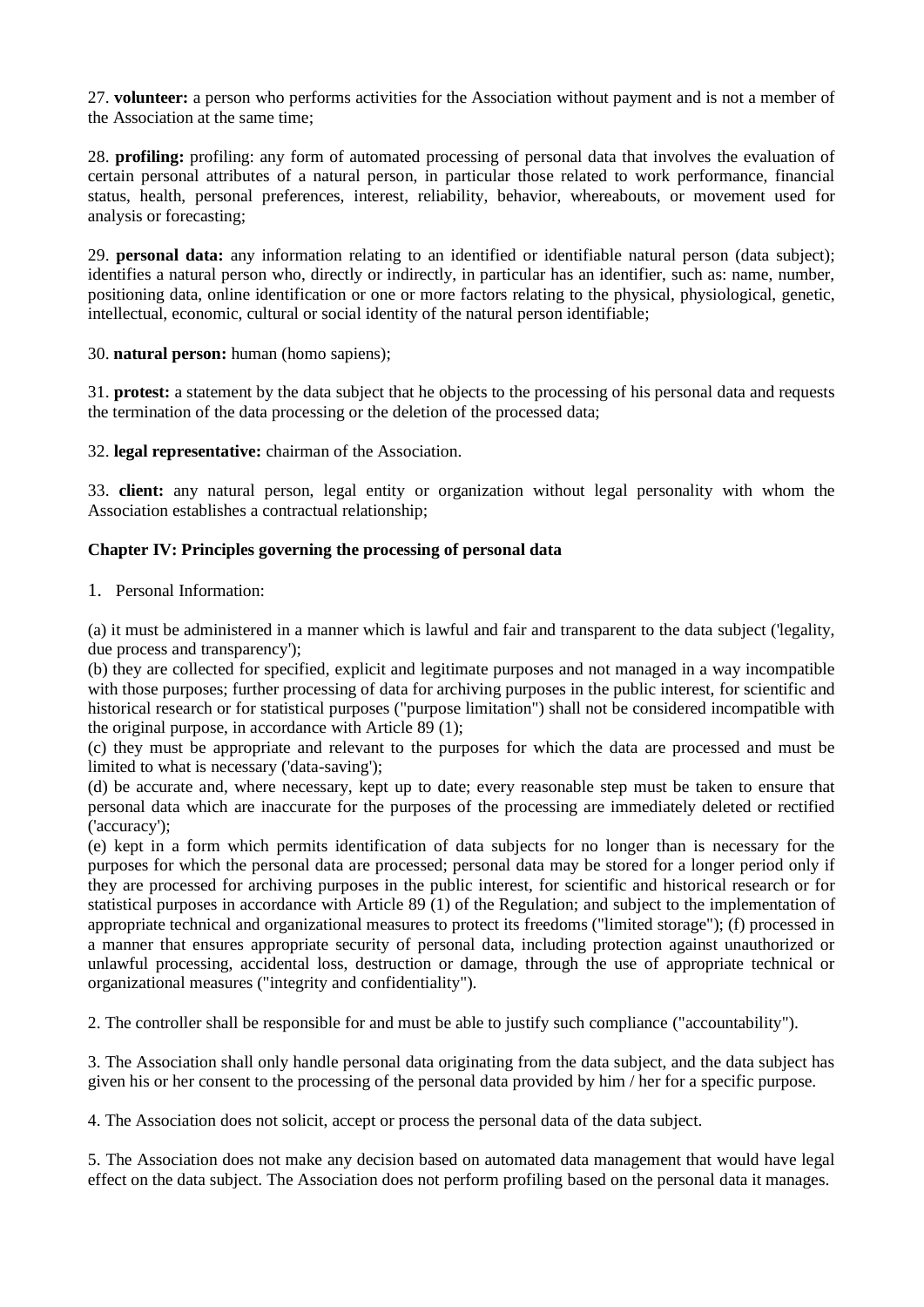## **Chapter V: Purpose, legal basis of data management, scope of data processed**

1. The data management performed by the Association is primarily related to the fulfillment of the purpose defined by the Association and accomplished by its members. Personal information provided by the client, member and volunteer will be processed by the Association for the purpose of conducting the activities of the Association (purpose-specific).

2. In the course of its activities, the Association handles only personal data voluntarily provided by clients, members and volunteers, or otherwise public information. The client, member and volunteer are responsible for the accuracy and veracity of the personal information they provide to the Association.

3. In order to carry out the activities of the Association, the Association manages the following personal data:

## **in the case of a natural person:**

the given name (surname, first name, forenames); email address, phone, residence, mother's birth name, place and date of birth, identity number,

## **for legal persons and for organizations without legal personality:**

name; office; company registration number / registration number; tax identification number; email address; telephone number; the name and address of the legal representative;

4. In carrying out the activities of the Association, the Association shall provide the Preliminary Information to the client, the member and the volunteer on paper or electronically.

The full text of the Preliminary Information is contained in Appendix 1 to the Policy. of the Annex. The Client, the Member and the volunteer must become aware of and accept the Prior Disclosure prior to providing any personal information.

5. In the Preliminary Information the Association informs the data subject that the data management is based on the voluntary consent of the data subject. Prior to the commencement of data processing, the Association shall inform the data subject in a clear and detailed manner prior to the commencement of data processing, in particular the purpose and legal basis of the data processing, the person authorized to process and process the data, who has access to it, will keep a record based on personal information. The Association also draws attention to the data subject's rights and remedies in the Prior Information Notice.

6. Rights of the data subject regarding data management shall have the right to receive feedback from the controller that the processing of the personal data is ongoing and, if so, that the data subject shall have access to the personal data and information specified in Article 15 (1) of the Regulation; the right to rectification; the right to erasure; the right to restrict data management; the right to data portability; the right to protest; the right to a remedy.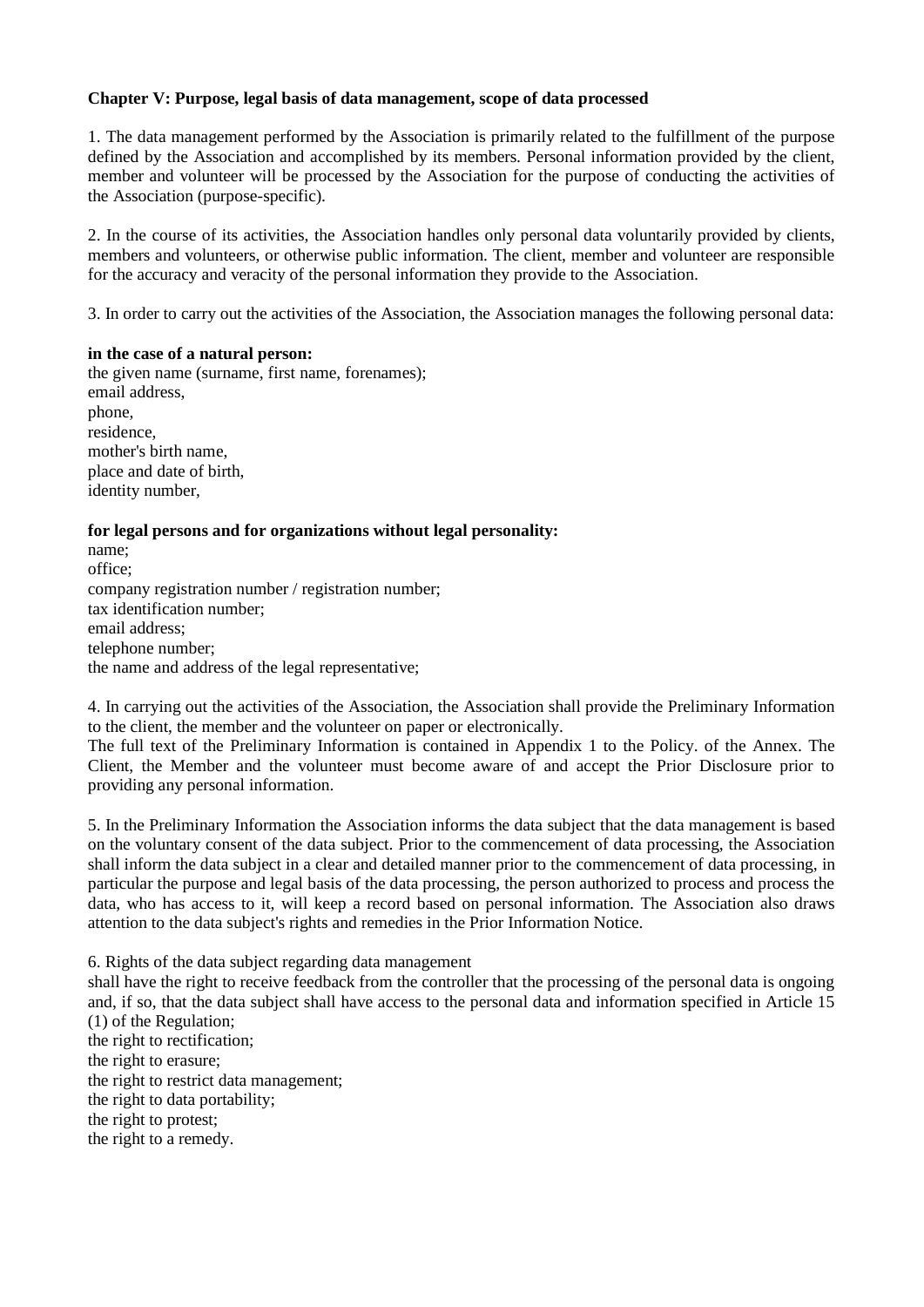7. Upon request, the data subject shall be informed of the data processed, the source, the purpose, legal basis, duration of the data processing, the circumstances, the effects of the data protection incident and the measures taken to rectify it, and the legal basis for the transfer. recipient of.

8. At the request of the data subject, such information shall be given in writing, within a minimum period which shall not exceed 30 days from the date of submission of the request, and in a clear format.

9. The information shall be free of charge if the customer has not submitted a request for information to the Association in respect of the same data set in the current year. In other cases, the client, the member and the volunteer are obliged to pay HUF 10,000 per occasion to the Association. The information may only be denied in the cases specified in the Regulation or in the Info Act. In the event of a refusal to provide information, the reason for the refusal shall be stated by reference to a specific legal provision, and the possibility of judicial redress and recourse to the Supervisory Authority shall be provided.

10. Personal data must be deleted within 72 hours of receipt of the request for deletion / decision if:

- A. its management is unlawful;
- B. the person concerned requests;
- C. incomplete or erroneous which cannot be legally remedied unless cancellation is excluded by law;
- D. the purpose of data management has ceased to exist or the statutory time limit for the storage of data has expired;
- E. it has been ordered by a court or the Supervisory Authority.

11. Personal data shall be blocked instead of being erased if the data subject so requests or if the information available to him / her indicates that the deletion would harm the data subject's legitimate interests. The personal data so locked up may only be processed for as long as the purpose of the data processing, which precludes the deletion of the personal data, is fulfilled.

12. If the Association is obliged to provide information, communicate, transmit or provide documents upon request of a court, prosecutor, investigative authority, administrative authority, data protection commissioner or upon request of other authorities, the Association shall specify the exact information specified by the requesting authority. For the purpose of the request and for the scope of the data, it shall disclose personal data only to the extent and to the extent strictly necessary for the purpose of the request.

13. The privacy incident shall be reported to the Supervisory Authority by the Association without undue delay and, if possible, within 72 hours of becoming aware of the privacy incident, unless the privacy incident is likely to endanger the rights and freedoms of individuals. If the notification is not made within 72 hours, the reasons for the delay shall be included. The notification of a data protection incident shall contain at least the provisions of Article 33 (3) of the Regulation. If the data protection incident is likely to pose a high risk to the rights and freedoms of natural persons, the Association shall without undue delay inform the data subject of the data protection incident.

14. The Association carries out data management on electronic documents or paper documents stored on the computer (s) of its headquarters. The Association provides electronic data protection on its computer (s) through passwords, firewalls and other IT security tools, while storing and preserving paper-based documents in a secured place.

15. The Association maintains a system of record keeping of personal data and other information made available by clients, members and volunteers. The registration system is the exclusive property of the Association. By accepting the Prior Disclosure, the Client, the Member and the Volunteer acknowledge that the Association constitutes a filing system of personal data and other information.

16. The client, member and volunteer must notify the Association in writing of any change in their personal data within five business days of the change.

17. The data subject shall send the request for cancellation (deletion of data) in writing to the Association's electronic mail address electronically.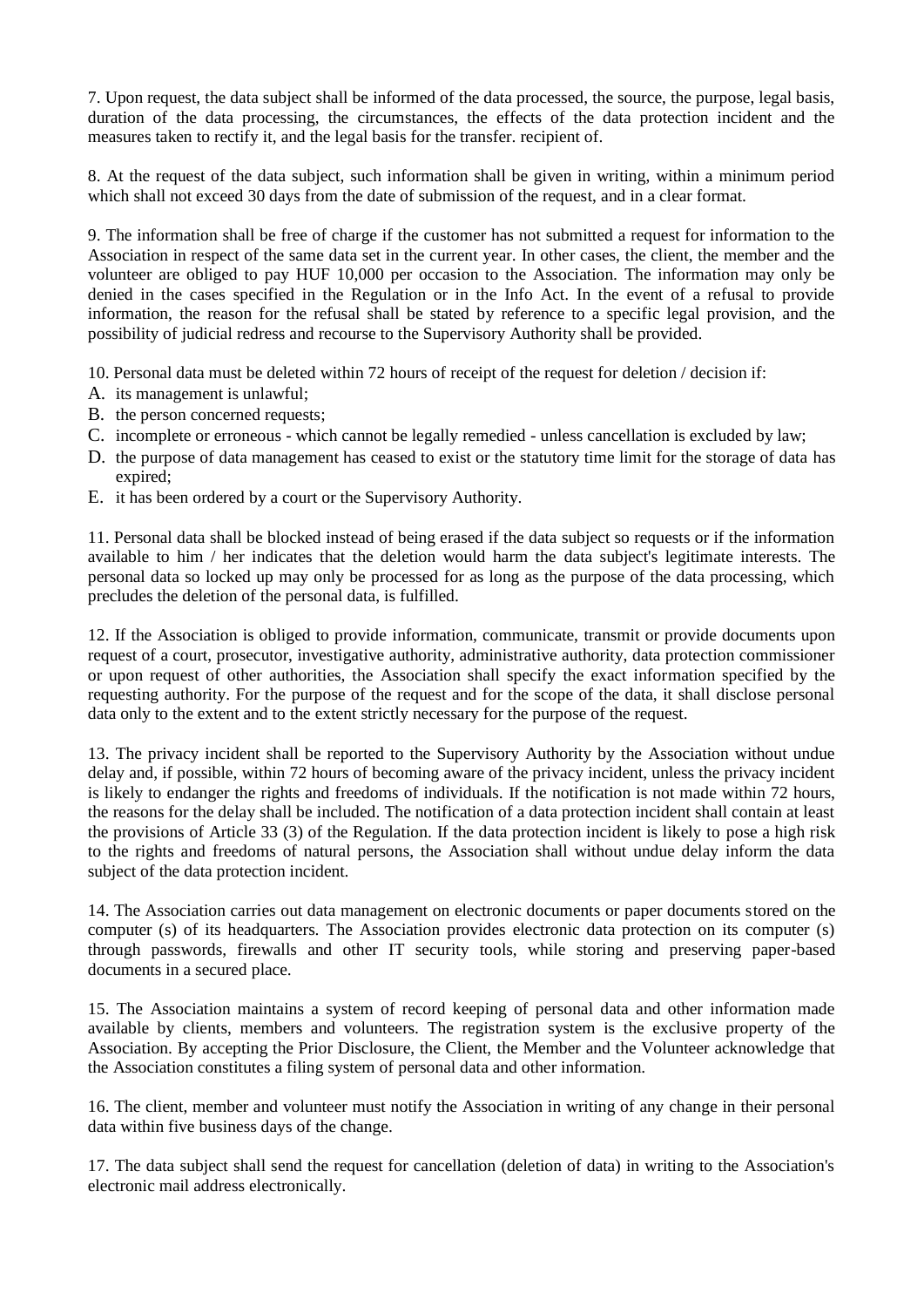18. The Association does not employ a data processor in its data management except the case of hiking events run under the domain of Budapest Hikers. In case of online ticket reservation (participation fee) for these sport events, personal data is stored and transferred to OTP Mobil Kft. (1093 Budapest, Közraktár u. 30-32.) as data processor. The following data is transferred: name, company name, email address, phone number, address.

19. The Association does not transfer personal data to third countries or international organizations.

20. The Association does not disclose personal information to third parties.

21. The Association is a non-governmental (civil) organization, in accordance with CLXXV of 2011 on the right of association, the legal status of public benefit and the operation and support of non-governmental organizations. law. 2. § 6. b).

## **Chapter VI: Force majeure**

1. Force majeure events such as war, sabotage, bombing, emergency, elemental (flood, fire, lightning, other natural disaster), severe power failure, hacker attack, your server, the consequences of 24-hour server downtime, work stoppages, emergency measures taken by authorized organizations under the Defense Law and the Police Act, and changes in legislation that significantly hinder or render data processing impossible for the Association, provided this circumstance It is created after it has been made available to the Association, or it is created prior to the provision of personal data, but the consequences affecting the data management were not foreseen at that time k.

2. Force majeure shall exempt the Association from fulfilling its data management obligations to the extent that the force majeure event prevents the Association from complying with its data management obligations. The discharge shall be limited to the period during which the event in question lasts.

3. The Association shall notify the Clients, members and volunteers affected by a Force Majeure notification within 72 hours of the force majeure event. The Association shall indicate in the information sent to the Client, the member and the volunteer within the same time period the beginning, nature and, if possible, the expected end of the force majeure event. In connection with the elimination of the consequences, the parties are bound by Act V of 2013. (Civil Code), acting reasonably and reasonably in cooperation with one another.

4. Force majeure shall not, in itself, relieve the Association of any obligations it may have otherwise incurred under the contract with the Client, a member or volunteer that were due or due to force majeure prior to the occurrence of the force majeure event.

5. In the event of force majeure, the parties shall make every effort to minimize the damage caused by the circumstances.

## **Chapter VII: Remedies**

1. The data subject may apply for legal remedies if he / she considers that the Association has violated the data management rules set out in the Decree XXXVIII of 2018 (Infotv).

The means of redress available to the data subject are:

have the right to object to the processing of your personal data at the Association;

have the right to lodge a complaint with the Supervisory Authority;

shall have the right to apply to a civil court in order to seek compensation.

2. The person concerned may submit his protest to the Association in writing. The Association shall investigate the objection within the shortest time, but not more than 30 days from the date of submission of the application. Based on the investigation, the Association is obliged to make a decision as to whether it agrees with the objections and the person concerned must be informed of its decision in writing.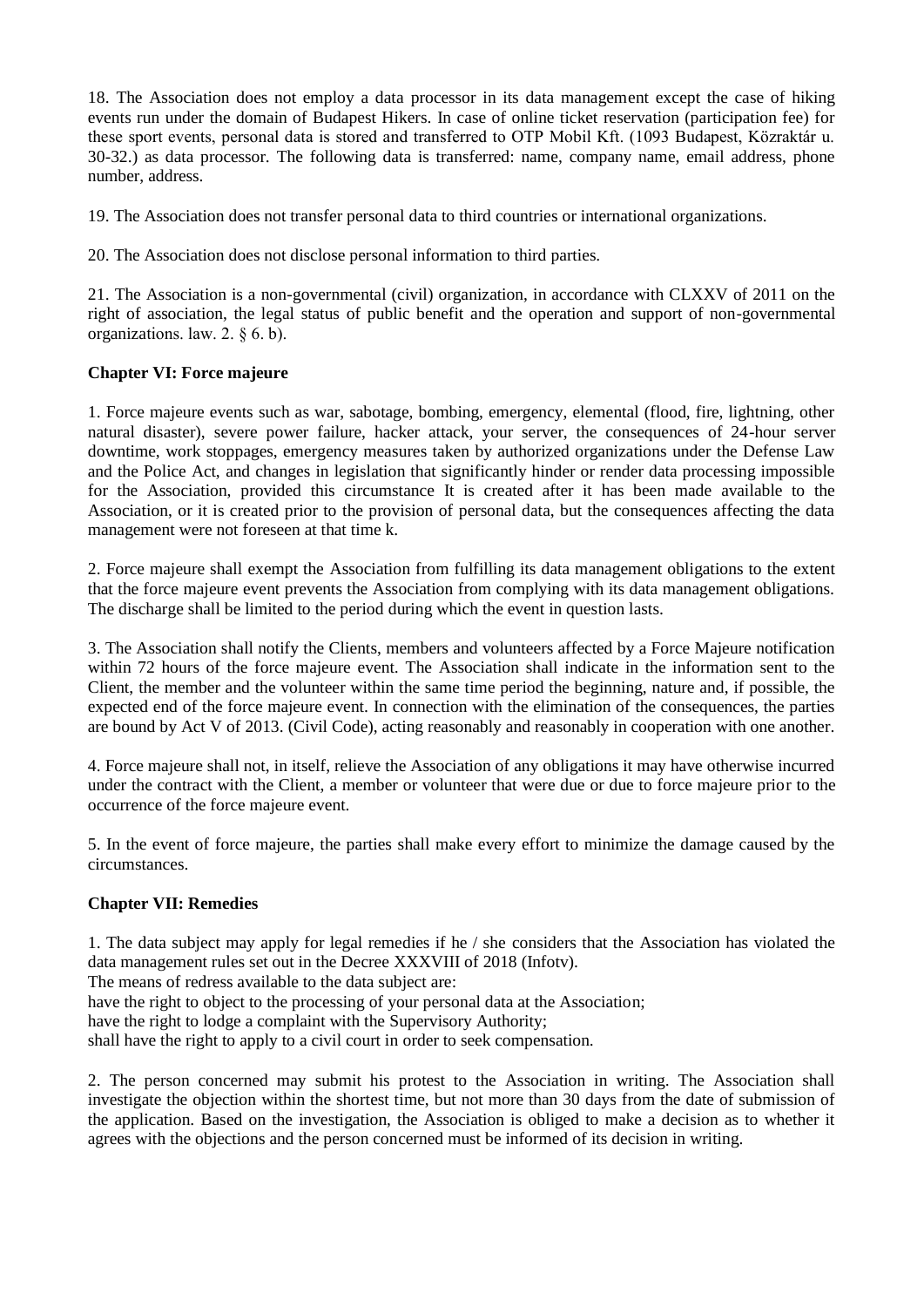3. If the objection of the data subject is substantiated, the data processing shall be terminated and personal data shall be blocked, and the person to whom the personal data subject to the objection have previously been transmitted and shall be informed of the objection and the measures taken pursuant thereto order.

4. In the event of a violation of his or her rights, the person concerned may apply to a civil court if he considers that he has suffered material or non-material damage as a result of the violation of the Regulation. The person concerned shall bring an action for damages before the courts of the Member State in which the Association operates. Legal proceedings may also be instituted before the courts of the Member State in which the person concerned is domiciled.

5. The complaint concerned will be referred to the Supervisory Authority if, in its opinion, there is an infringement or imminent threat of a breach of the law governing the processing of your personal data, unless a legal action is pending in that case. The Supervisory Authority may, upon notification, conduct an investigation or initiate legal proceedings.

#### **Chapter VIII Final provisions**

1. The Board of the Association is responsible for the preparation and amendment of the present Policy.

2. The Association reserves the right to amend the Policy. The Association shall prepare a consolidated version of the Policy.

3. The Association is responsible for ensuring that the Policy is in constant compliance with the Regulation and the Decree XXXVIII of 2018 (Infotv) applicable provisions.

4. The Association is not obliged to submit its Policy to the Supervisory Authority.

5. The Policy is the property of the Association. The text or part of the Policy may be reproduced, copied or used only with the prior written permission of the Association.

Disclaimer: The above Policy was approved by the members of the association 19.03.2018.

Budapest,

Gamelji Ke

Budapest Association for International Sports Bence Garamvölgyi President